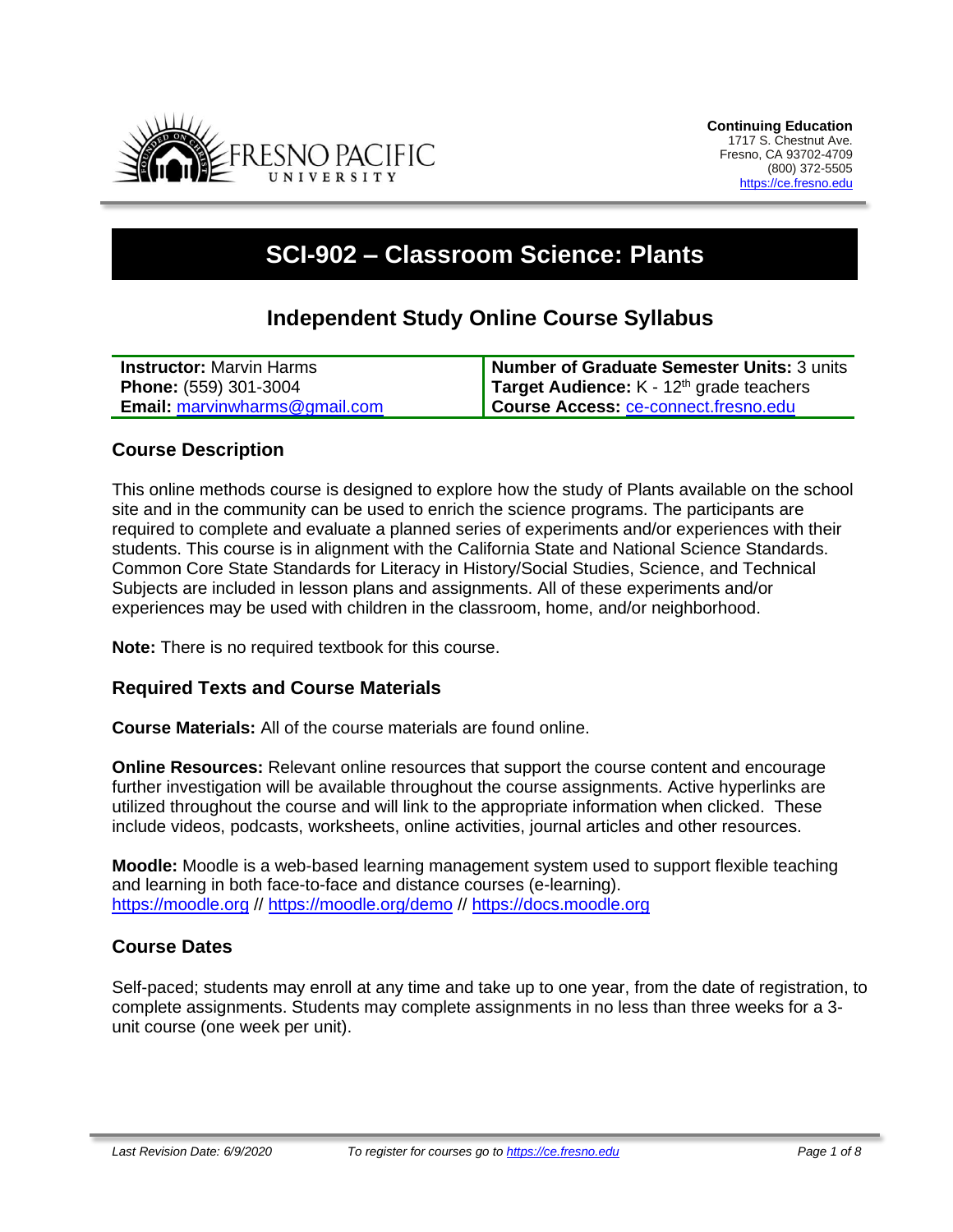# **National Standards Addressed in This Course**

#### **National Board for Professional Teaching Standards (NBPTS)**

[\(http://www.nbpts.org/standards-five-core-propositions/\)](http://www.nbpts.org/standards-five-core-propositions/)

First published in 1989 and updated in 2016, *[What Teachers Should Know and Be Able to Do](http://www.accomplishedteacher.org/)* articulates the National Board's Five Core Propositions for teaching. The Five Core Propositions comparable to medicine's Hippocratic Oath — set forth the profession's vision for accomplished teaching. Together, the propositions form the basis of all National Board Standards and the foundation for National Board Certification. Course assignments have been designed so students can demonstrate excellence against these professional teaching standards whenever possible.

- Proposition 1: Teachers are committed to students and their learning
- Proposition 2: Teachers know the subject they teach and how to teach those subjects to students
- Proposition 3: Teachers are responsible for managing and monitoring student learning
- Proposition 4: Teachers think systematically about their practice and learn from experience
- Proposition 5: Teachers are members of learning communities

#### **National Science Education Standards**

[\(http://www.nap.edu/openbook.php?record\\_id=4962&page=1\)](http://www.nap.edu/openbook.php?record_id=4962&page=1)

#### **Common Core Standards**

[\(http://corestandards.org/the-standards\)](http://corestandards.org/the-standards)

#### **Continuing Education Program Student Learning Outcomes**

| CE 1            | Demonstrate proficient written communication by articulating a clear focus,<br>synthesizing arguments, and utilizing standard formats in order to inform and<br>persuade others, and present information applicable to targeted use.                                    |
|-----------------|-------------------------------------------------------------------------------------------------------------------------------------------------------------------------------------------------------------------------------------------------------------------------|
| CE <sub>2</sub> | Demonstrate comprehension of content-specific knowledge and the ability to apply it<br>in theoretical, personal, professional, or societal contexts.                                                                                                                    |
| CE <sub>3</sub> | Reflect on their personal and professional growth and provide evidence of how such<br>reflection is utilized to manage personal and professional improvement.                                                                                                           |
| CE <sub>4</sub> | Apply critical thinking competencies by generating probing questions, recognizing<br>underlying assumptions, interpreting and evaluating relevant information, and<br>applying their understandings to the professional setting.                                        |
| CE <sub>5</sub> | Reflect on values that inspire high standards of professional and ethical behavior as<br>they pursue excellence in applying new learning to their chosen field.                                                                                                         |
| CE <sub>6</sub> | Identify information needed in order to fully understand a topic or task, organize that<br>information, identify the best sources of information for a given enquiry, locate and<br>critically evaluate sources, and accurately and effectively share that information. |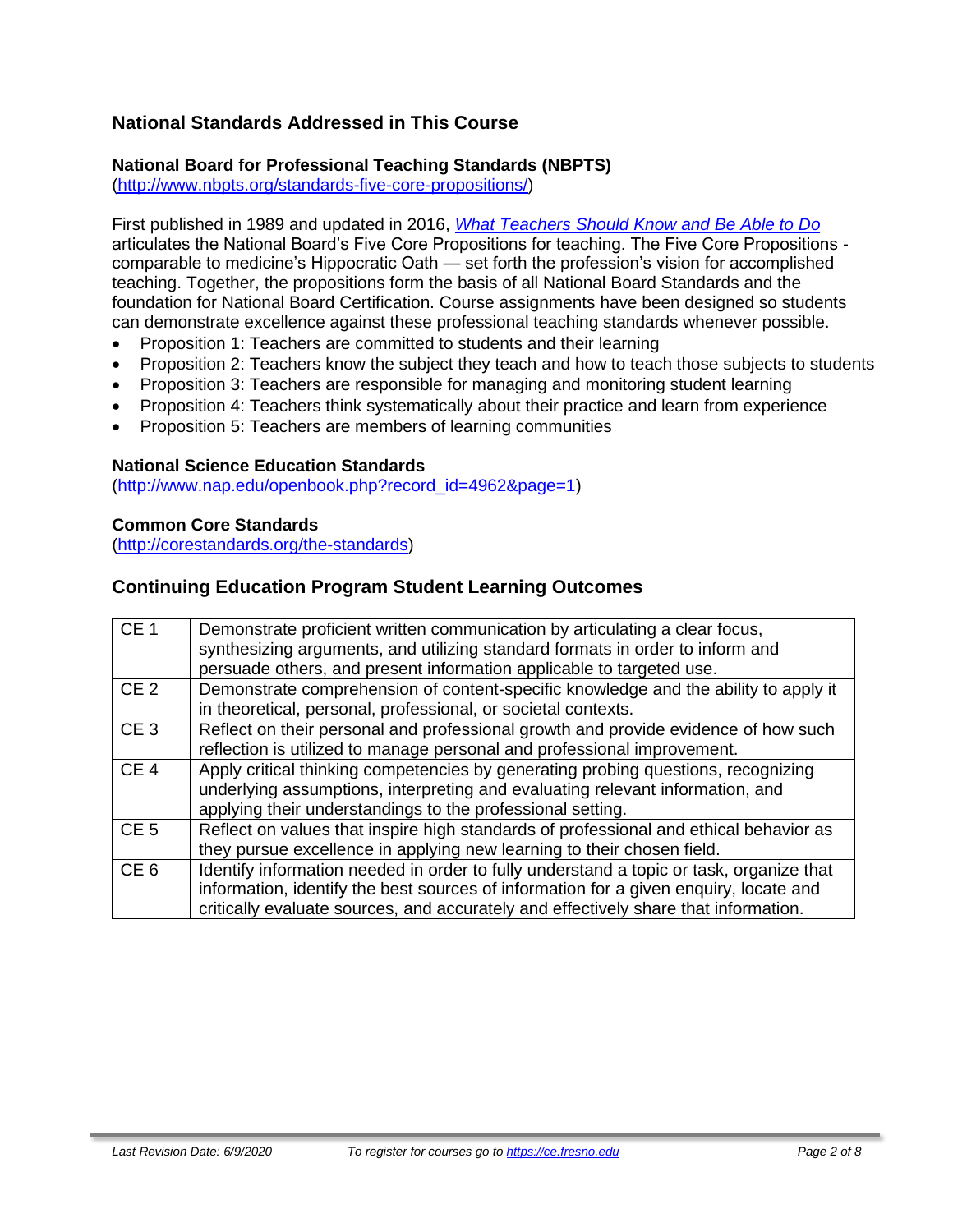# **Student Learning Outcomes (SLOs) for This Course**

|    | <b>Student Learning Outcomes for This Course</b><br>By the end of this course student will be able to:                                                                      | <b>National Standards</b><br><b>Addressed in This</b><br>Course* | Continuing<br><b>Education Program</b><br><b>Student Learning</b><br><b>Outcomes</b><br>Addressed** |
|----|-----------------------------------------------------------------------------------------------------------------------------------------------------------------------------|------------------------------------------------------------------|-----------------------------------------------------------------------------------------------------|
| 1. | Demonstrate how to make science learning<br>relevant to daily life by applying the<br>information learned to lessons and<br>experiments for classroom use.                  |                                                                  |                                                                                                     |
| 2. | Effectively present the study of plants in a<br>variety of situations.                                                                                                      |                                                                  |                                                                                                     |
| 3. | Articulate how the State and/or National<br>Science Standards were met using this<br>material                                                                               |                                                                  |                                                                                                     |
| 4  | Demonstrate how to teach this material<br>effectively through lesson plan development                                                                                       |                                                                  |                                                                                                     |
| 5. | Describe the local environment using<br>science and scientific principles.                                                                                                  |                                                                  |                                                                                                     |
| 6. | Describe the major scientific breakthroughs<br>may link large amounts of knowledge build<br>upon the contributions of many scientists,<br>and cross different lies of study |                                                                  |                                                                                                     |
|    | 7. Explain that scientific discovery is often a<br>combination of an accidental happening and<br>observation by knowledgeable persons with<br>an open mind.                 |                                                                  |                                                                                                     |

\* Please refer to the section on **National Standards Addressed in This Course**

\*\* Please refer to the section on **Continuing Education Program Student Learning Outcomes**

## **Topics, Assignments, and Activities**

Take a look at the curriculum required by your district. Perform the experiments and/or experiences included in this course that are appropriate to meet the needs of your district. By doing the experiments, you will be able to become more proficient in your ability to communicate with your students, parents, fellow teachers and administration. Experiments and/or experiences are designed with the busy life of a teacher in mind. The experiments are designed to give you a basic format from which to develop the concepts. Teach the concept that meets the needs of your district and post the responses in the Forum section under the Experiment.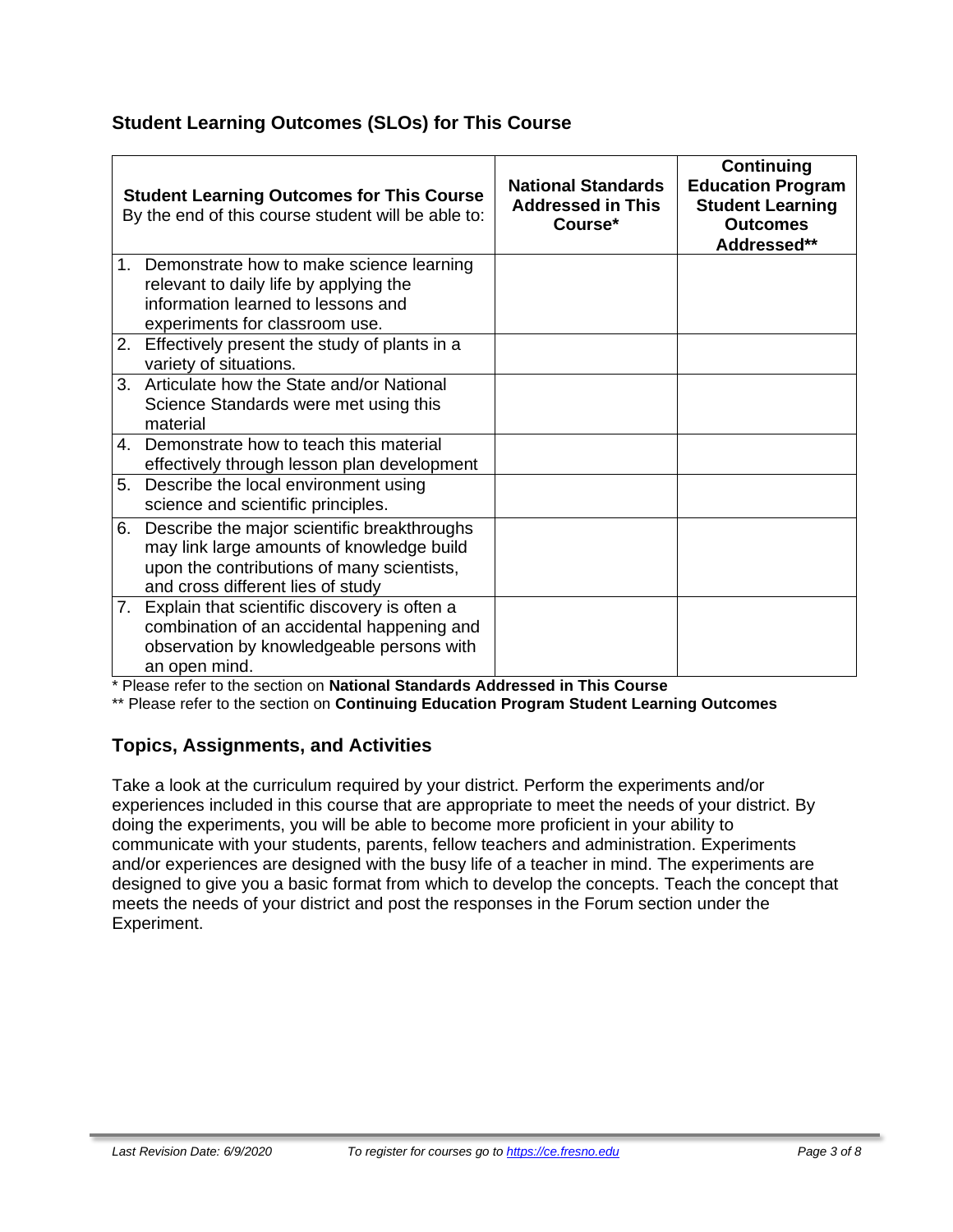## **Topics, Assignments, and Activities**

| <b>Module</b><br><b>Module Title</b>                                                                                                                                              | <b>Module Assignments and Activities</b>                                                                                                                                                                                                                                   | <b>Points</b><br><b>Possible</b><br>for Each<br><b>Assignment</b> |
|-----------------------------------------------------------------------------------------------------------------------------------------------------------------------------------|----------------------------------------------------------------------------------------------------------------------------------------------------------------------------------------------------------------------------------------------------------------------------|-------------------------------------------------------------------|
| <b>Welcome Module</b>                                                                                                                                                             | <b>Course Syllabus</b><br>$\bullet$                                                                                                                                                                                                                                        |                                                                   |
| <b>Module 1</b> - Trees, Leaves<br>and Seeds<br><b>Module 2 - Stems and Roots</b>                                                                                                 | Introduce Yourself Forum<br>The teacher is to do 15 experiments and/or<br>$\bullet$<br>experiences with his/her class. Post the<br>answers to the questions in the Forum                                                                                                   |                                                                   |
| <b>Module 3 - Growth Rate</b><br><b>Module 4 - Transporting</b><br>Water<br>Module 5 - Biome                                                                                      | section under each experiment.<br>The teacher may post experiments of her/his<br>$\bullet$<br>own. There is a place to do this in the Field<br>Trip section.                                                                                                               |                                                                   |
| <b>Module 6 - Plant Uses</b><br><b>Module 7 - Pollination</b><br><b>Module 8</b> $-$ Upper Grades<br><b>Experiments</b><br>Module 9 - Experiences I<br>Module 10 - Experiences II | The teacher is to post the State and/or<br>$\bullet$<br>National Science Standards and Common<br>Core Literacy Standards in Science that were<br>met teaching each experiment on each forum<br>where requested.<br>Post a one-page report describing how this<br>$\bullet$ |                                                                   |
| Course Wrap-up-<br>Grading and Evaluation                                                                                                                                         | class enhanced your curriculum in the Forum.<br><b>Final Reflection Forum</b><br>$\bullet$<br><b>Course Evaluation</b><br>$\bullet$<br><b>Course Completion Checklist</b><br>$\bullet$<br><b>Grade Request / Transcript Request</b><br><b>TOTAL POINTS</b>                 | 100 points                                                        |

# **Grading Policies, Rubrics, and Requirements for Assignments**

## **Grading Policies**

- Assignments will be graded per criteria presented in the course rubrics.
- $A = 90-100\%$  and  $B = 80-89\%$ , (anything below 80% will not receive credit.)
- The discernment between an A or a B letter grade is at the discretion of the instructor based on the quality of work submitted (see course rubrics).
- Coursework falling below a B grade will be returned with further instructions.
- All assignments must be completed to receive a grade and are expected to reflect the quality that teacher-training institutions require of professional educators. If completed assignments do not meet this standard, students will be notified with further instructions from the instructor.

| Grade | Percentage | <b>Description</b> | <b>Rubric</b>                                                                                                                                                                        |
|-------|------------|--------------------|--------------------------------------------------------------------------------------------------------------------------------------------------------------------------------------|
|       | 90-100%    | Excellent          | Meets all course / assignment requirements with<br>significant evidence of subject mastery and<br>demonstration of excellent graduate level professional<br>development scholarship. |
| B     | 80-89%     | Very good          | Adequately meets criteria for all course/assignment<br>requirements - demonstrates subject competency with                                                                           |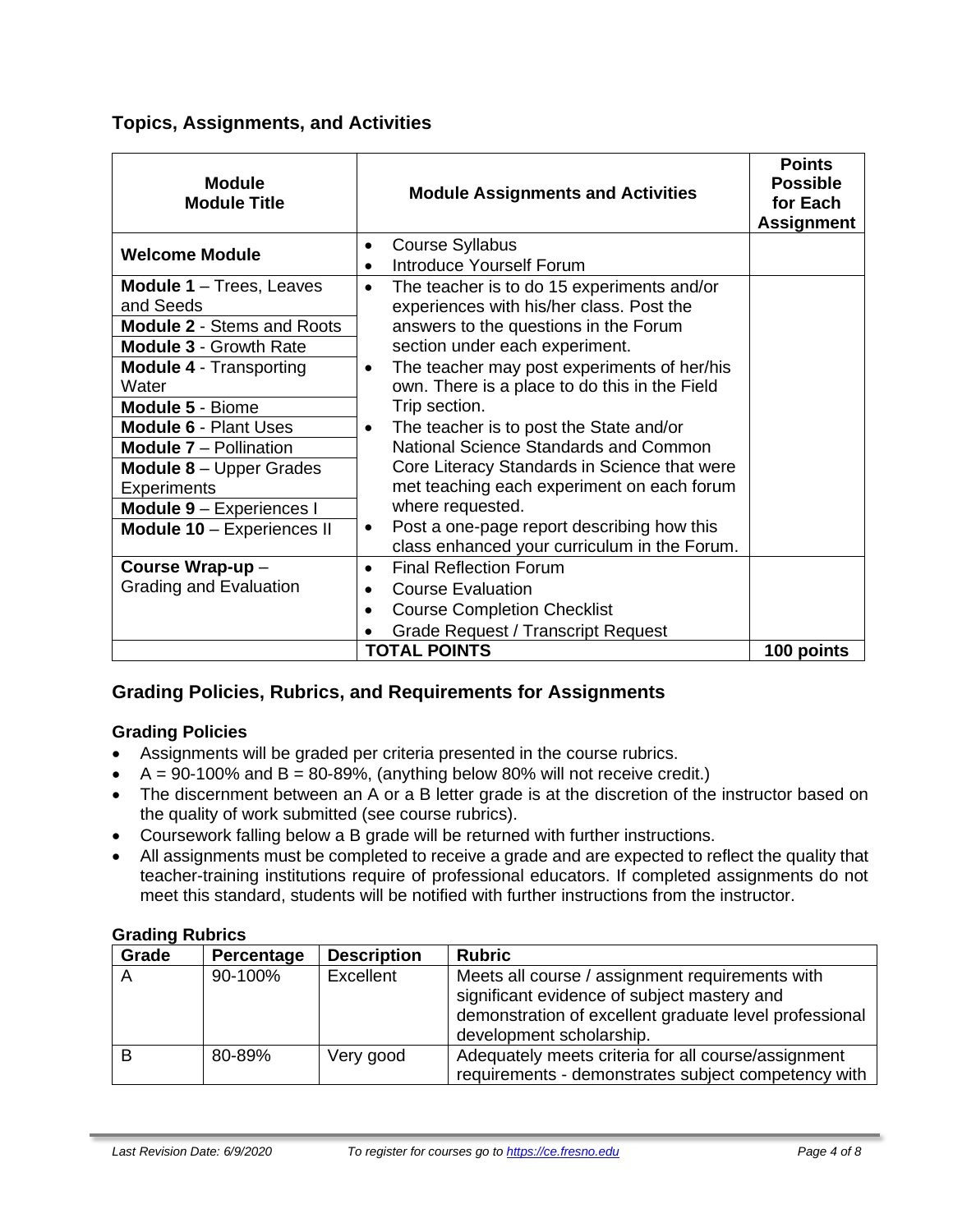|     |           |              | very good graduate level professional development<br>scholarship.                                                                                                                               |
|-----|-----------|--------------|-------------------------------------------------------------------------------------------------------------------------------------------------------------------------------------------------|
| NC. | Below 80% | Unacceptable | Does not meet the minimum criteria for all<br>course/assignment requirements and demonstrated<br>little, if any, evidence of acceptable graduate level<br>professional development scholarship. |

#### **Writing Requirements**

- **Superior:** Writing is clear, succinct, and reflects graduate level expectations. Clearly addresses all parts of the writing task. Maintains a consistent point of view and organizational structure. Include relevant facts, details, and explanations.
- **Standard:** Writing is acceptable with very few mistakes in grammar and spelling. Addresses most parts of the writing task. Maintains a mostly consistent point of view and organizational structure. Include mostly relevant facts, details, and explanations.
- **Sub-standard:** Writing contains noticeable mistakes in grammar and spelling. Does not address all parts of the writing task. Lacks a consistent point of view and organization structure. May include marginally relevant facts, details, and explanations.

#### **Lesson Plan Requirements**

- **Superior:** Instructional goals and objectives clearly stated. Instructional strategies appropriate for learning outcome(s). Method for assessing student learning and evaluating instruction is clearly delineated and authentic. All materials necessary for student and teacher to complete lesson clearly listed.
- **Standard:** Instructional goals and objectives are stated but are not easy to understand. Some instructional strategies are appropriate for learning outcome(s). Method for assessing student learning and evaluating instruction is present. Most materials necessary for student and teacher to complete lesson are listed.
- **Sub-standard:** Instructional goals and objectives are not stated. Learners cannot tell what is expected of them. Instructional strategies are missing or strategies used are inappropriate. Method for assessing student learning and evaluating instruction is missing. Materials necessary for student and teacher to complete lesson are missing.

#### **Discussion Forum Requirements**

- **Superior:** Response was at least 1 page (3 fully developed paragraphs) in length. Thoroughly answered all the posed questions, followed all the assignment directions, proper grammar and no spelling errors. Language is clear, concise, and easy to understand. Uses terminology appropriately and is logically organized.
- **Standard:** Response was ½ to 1 page in length (2-3 fully developed paragraphs). Answered all the questions but did not provide an in-depth analysis, followed most of the assignment directions, proper grammar and no spelling errors. Language is comprehensible, but there a few passages that are difficult to understand. The organization is generally good.
- **Sub-standard:** Response was less than ½ page in length (1 paragraph). Did not answer all the required questions and/or statements or responses were superficial, vague, or unclear, did not follow the assignment directions, many grammar and spelling errors. Is adequately written, but may use some terms incorrectly; may need to be read two or more times to be understood.

## **Instructor/Student Contact Information**

Throughout the course participants will be communicating with the instructor and their classmates on a regular basis using asynchronous discussion forums. A virtual office is utilized for class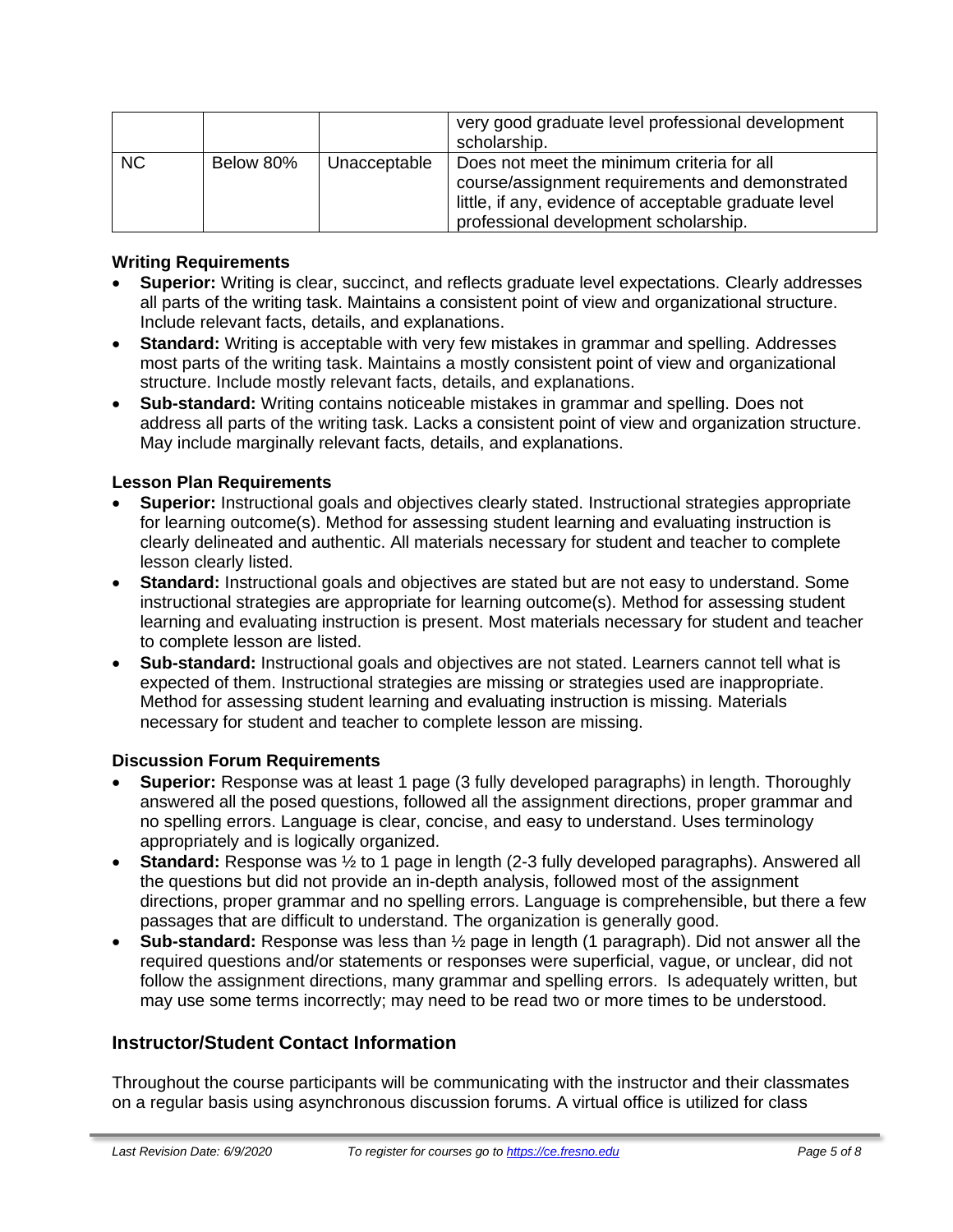questions and students are provided with instructor contact information in the event they want to make email or phone contact. In addition, students are encouraged to email or phone the instructor at any time. Students will also receive feedback on the required assignments as they are submitted.

## **Discussion Forums**

Participation is an important expectation of this course and all online courses. Online discussions promote reflection and analysis while allowing students to appreciate and evaluate positions that others express. While students may not be engaging with the same students throughout this course they will be expected to offer comments, questions, and replies to the discussion question whenever possible. The faculty role in the discussion forum is that of an observer and facilitator.

## **Coursework Hours**

Based on the Carnegie Unit standard, a unit of graduate credit measures academic credit based on the number of hours the student is engaged in learning. This includes all time spent on the course: reading the textbook, watching videos, listening to audio lessons, researching topics, writing papers, creating projects, developing lesson plans, posting to discussion boards, etc. Coursework offered for FPU Continuing Education graduate credit adheres to 45 hours per semester unit for the 900-level courses. Therefore, a student will spend approximately 135 hours on a typical 3-unit course.

## **Services for Students with Disabilities**

Students with disabilities are eligible for reasonable accommodations in their academic work in all classes. In order to receive assistance, the student with a disability must provide the Academic Support Center with documentation, which describes the specific disability. The documentation must be from a qualified professional in the area of the disability (i.e. psychologist, physician or educational diagnostician). Students with disabilities should contact the Academic Support Center to discuss academic and other needs as soon as they are diagnosed with a disability. Once documentation is on file, arrangements for reasonable accommodations can be made. For more information and for downloadable forms, please go to [https://www.fresno.edu/students/academic](https://www.fresno.edu/students/academic-support/services-students-disabilities)[support/services-students-disabilities.](https://www.fresno.edu/students/academic-support/services-students-disabilities)

## **Plagiarism and Academic Honesty**

All people participating in the educational process at Fresno Pacific University are expected to pursue honesty and integrity in all aspects of their academic work. Academic dishonesty, including plagiarism, will be handled per the procedures set forth in the Fresno Pacific University Catalogue <https://www.fresno.edu/students/registrars-office/academic-catalogs>

# **Technology Requirements**

To successfully complete the course requirements, course participants will need Internet access, can send and receive email, know how to manage simple files in a word processing program, and have a basic understanding of the Internet. Please remember that the instructor is not able to offer technical support. If you need technical support, please contact your Internet Service Provider.

**Moodle:** This course will be delivered totally online. Moodle is a learning management system that provides students access to online resources, documents, graded assignments, quizzes, discussion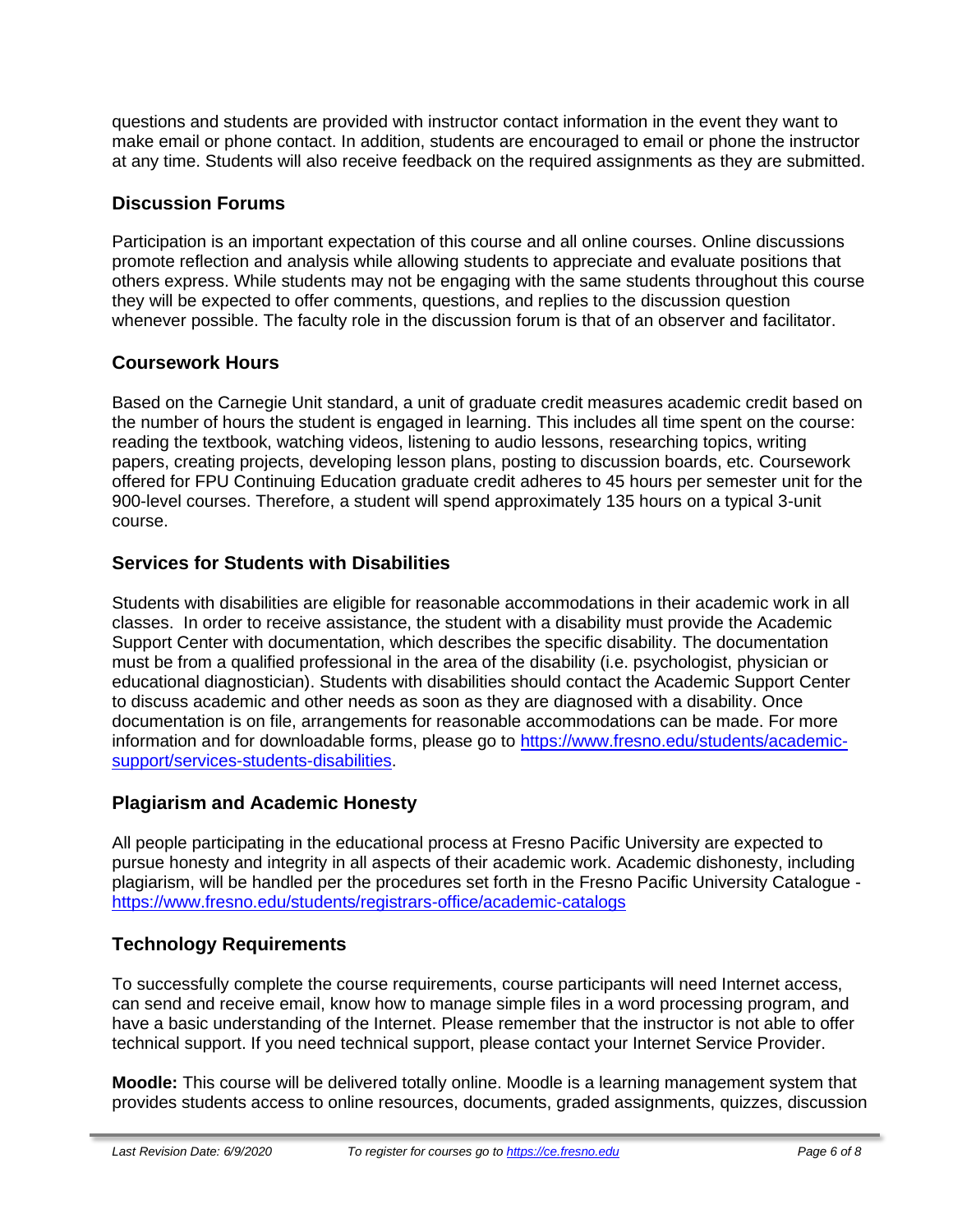forums, etc. Moodle is easy to learn and has a friendly user interface. To learn more about Moodle, go to [https://docs.moodle.org/33/en/Student\\_FAQ.](https://docs.moodle.org/33/en/Student_FAQ) There are also some student tutorials on the Center for Online Learning website at Fresno Pacific University - [https://col.fresno.edu/student.](https://col.fresno.edu/student)

**Moodle Site Login and Passwords:** Students will need to have internet access to log onto [https://ce-connect.fresno.edu.](https://ce-connect.fresno.edu/) The username and password numbers for Moodle access will be sent to you by the university using the email address you submitted at the time of registration. The instructor will then contact you with a welcome communication. If you need help with your username and password recovery, please contact the Continuing Education office at (800) 372- 5505 or (559) 453-2000 during regular office hours - Mon-Fri 8:00 am to 5:00 pm. or email them at [prof.dev@fresno.edu.](mailto:prof.dev@fresno.edu)

**Getting Help with Moodle:** If you need help with Moodle, please contact the Center for Online Learning (COL), by telephone or the website. Help by phone (559) 453-3460 is available Mon-Thurs 8:00 am to 8:00 pm and on Fridays from 8:00 am to 5:00 pm, or by filling out a "Request Services" form at [https://col.fresno.edu/contact/request-services.](https://col.fresno.edu/contact/request-services) Please identify that you are with the "School = Continuing Education".

# **Final Course Grade and Transcripts**

When all work for the course has been completed, students will need to logon to the Continuing Education website [\(https://ce.fresno.edu/my-account\)](https://ce.fresno.edu/my-account) and "Request Final Grade". Once the instructor receives the requests and submits the grade online, students may log back in to view their Final Grade Report or order transcripts online. Please allow at least two weeks for the final grade to be posted. For more information, see the Continuing Education Policies and Procedures at [https://ce.fresno.edu/ce-policies-and-procedures.](https://ce.fresno.edu/ce-policies-and-procedures)

## **University Policies and Procedures**

Students are responsible for becoming familiar with the information presented in the Academic Catalog and for knowing and observing all policies and procedures related to their participation in the university community. A summary of university policies may be found on the university website at [https://www.fresno.edu/students/registrars-office/academic-catalogs.](https://www.fresno.edu/students/registrars-office/academic-catalogs)

## **Fresno Pacific University Student Learning Outcomes**

**Student Learning Outcomes Oral Communication:** Students will *exhibit* clear, engaging, and confident oral communication – in both individual and group settings – and will critically *evaluate*  content and delivery components.

**Written Communication:** Students will *demonstrate* proficient written communication by *articulating* a clear focus, *synthesizing* arguments, and utilizing standard formats in order to *inform* and *persuade* others.

**Content Knowledge:** Students will *demonstrate* comprehension of content-specific knowledge and the ability to apply it in theoretical, personal, professional, or societal contexts.

**Reflection**: Students will *reflect* on their personal and professional growth and *provide evidence*  of how such reflection is utilized to manage personal and vocational improvement.

**Critical Thinking:** Students will *apply* critical thinking competencies by *generating* probing questions, *recognizing* underlying assumptions, *interpreting* and *evaluating* relevant information, and *applying* their understandings to new situations.